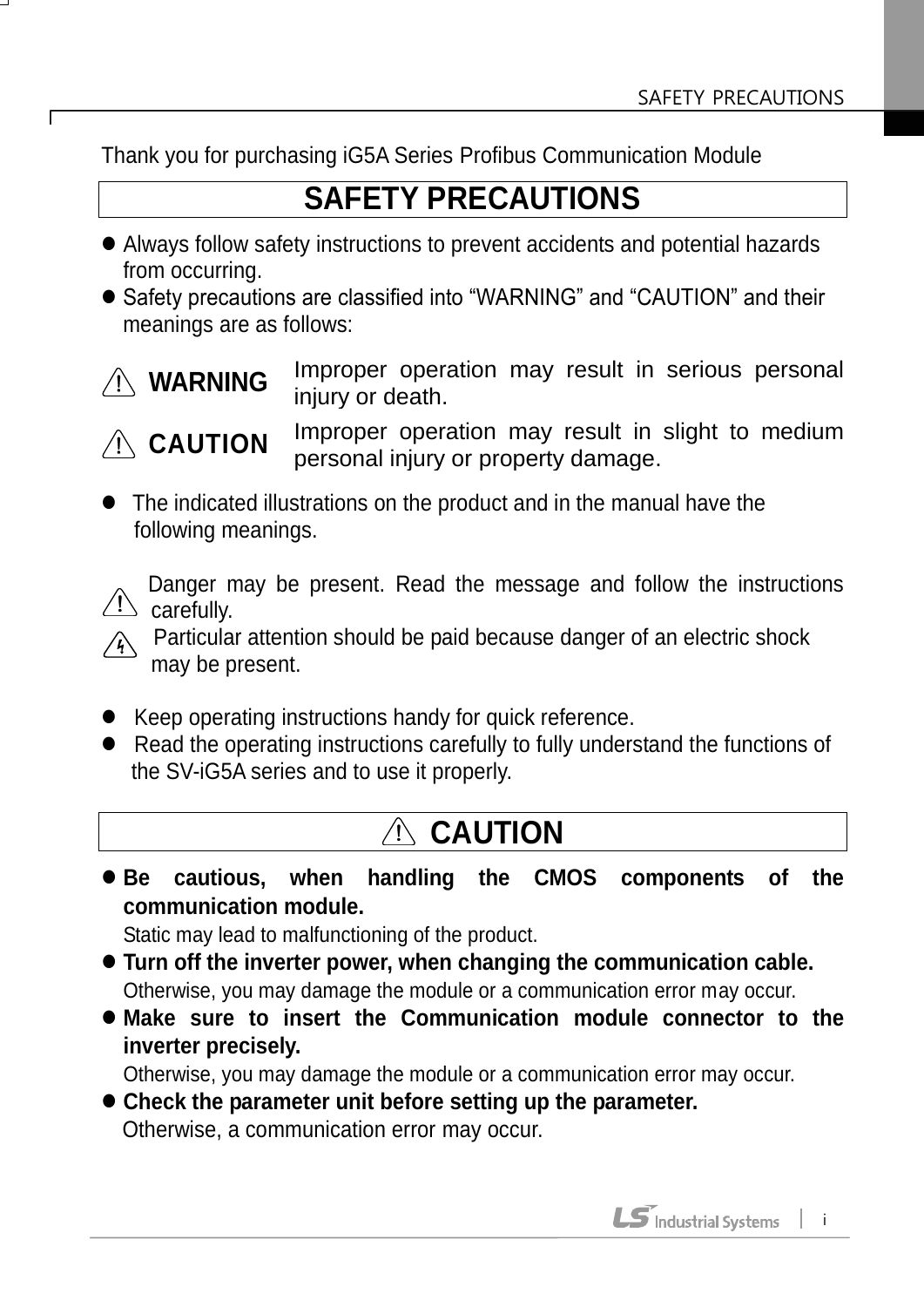ı

## **Table of Contents**

٦

<span id="page-1-0"></span>

| 1.1What are the Benefits of Using Profibus option module?1 |  |
|------------------------------------------------------------|--|
| Chapter 2. SV-iG5A Profibus Communication Option Module2   |  |
|                                                            |  |
|                                                            |  |
|                                                            |  |
|                                                            |  |
|                                                            |  |
|                                                            |  |
| 2.7 Maximum distance according to the baudrate 8           |  |
|                                                            |  |
|                                                            |  |
| 3.2 Option Module Diagnostics according to LED status 9    |  |
|                                                            |  |
|                                                            |  |
|                                                            |  |
| 4.2.1 Communication option module name - C1  14            |  |
|                                                            |  |
|                                                            |  |
| 4.2.4 Selection of operation in lost command - I62  14     |  |
|                                                            |  |
|                                                            |  |
| 4.2.8 LED indication for communication status - C5 16      |  |
|                                                            |  |
|                                                            |  |
|                                                            |  |
|                                                            |  |
|                                                            |  |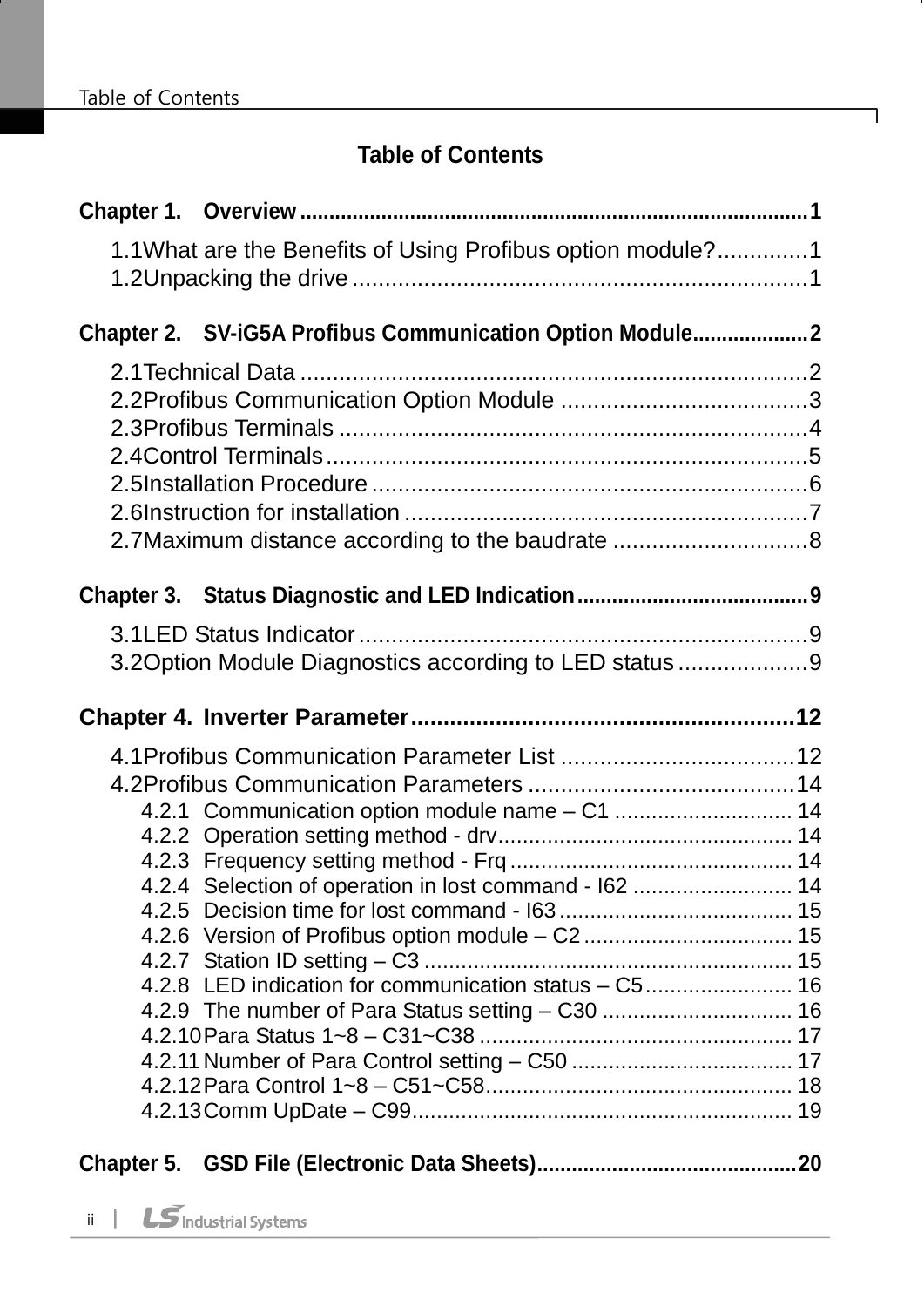## **Chapter 1. Overview**

This Profibus communication option module (abbreviated Profibus option module) allows a SV-iG5A inverter to be connected to Profibus network.

#### <span id="page-2-0"></span>**1.1 What are the Benefits of Using Profibus Option Module?**

Profibus option module allows a controlling and monitoring of inverter to be controlled via sequence program of PLC or Profibus Master Module.

It helps to reduce the installation cost since multiple connections can be implemented with a communication line. In addition, the wiring is simple so installation time will be reduced and maintenance will be easier.

Factory automation can be easily implemented because it can control the inverter with auxiliary devices of PLC and operates with top devices as PC, etc.

#### **1.2 Unpacking the Drive**

<span id="page-2-1"></span>The Profibus option module is delivered in a package that contains the following items.

- -. Profibus Communication Option Module (1)
- -. Profibus Communication Option Module User Manual (1)
- -. Fixing Screw M3 (2)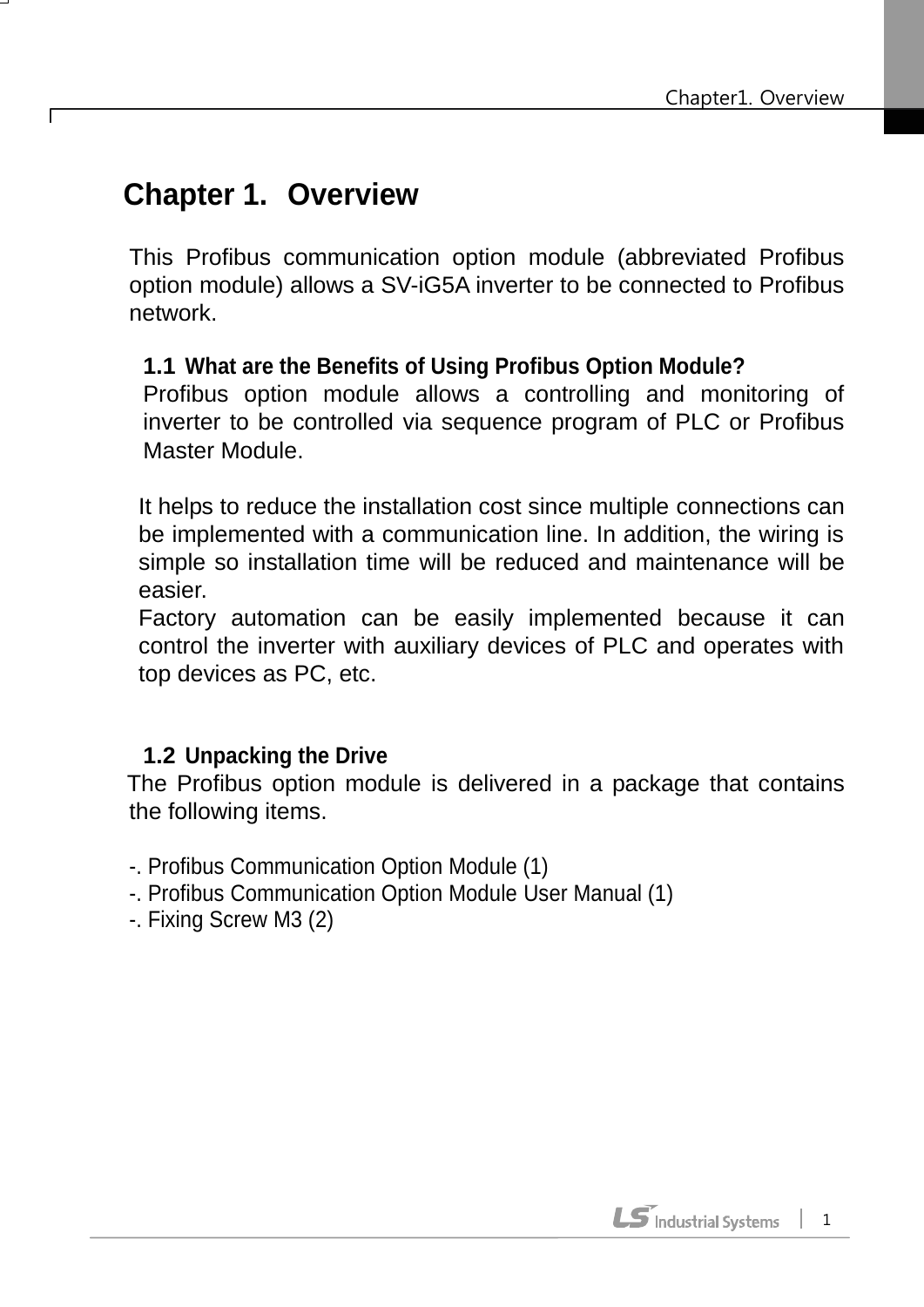# **Chapter 2. SV-iG5A Profibus Communication Option Module**

#### **2.1 Technical Data**

<span id="page-3-0"></span>

| Device Type                                | <b>Profibus DP Slave</b>                                    |  |  |  |
|--------------------------------------------|-------------------------------------------------------------|--|--|--|
| <b>Auto Baudrate Detect</b>                | Supported mode                                              |  |  |  |
| <b>Synchronization Mode</b>                | Supported mode                                              |  |  |  |
| <b>Freeze Mode</b>                         | Supported mode                                              |  |  |  |
| Max. Input Length                          | 8 words                                                     |  |  |  |
| Max. Output Length                         | 8 words                                                     |  |  |  |
| <b>Baudrate Support</b>                    | 9.6K, 19.2K, 93.75K, 187.5K, 500K, 1.5M,<br>3M, 6M, 12M     |  |  |  |
| <b>Modular Station</b>                     | Supported                                                   |  |  |  |
| Max. Module                                | 2                                                           |  |  |  |
| Max. Connectable<br><b>Number of Nodes</b> | Max. 32 nodes without repeater<br>(including master module) |  |  |  |
| LED                                        | 3 LEDs (ONLINE, ERR, and CPU)                               |  |  |  |
| Communication<br>Connector                 | 5-pin removable connector                                   |  |  |  |

#### **Table 1 Technical Data**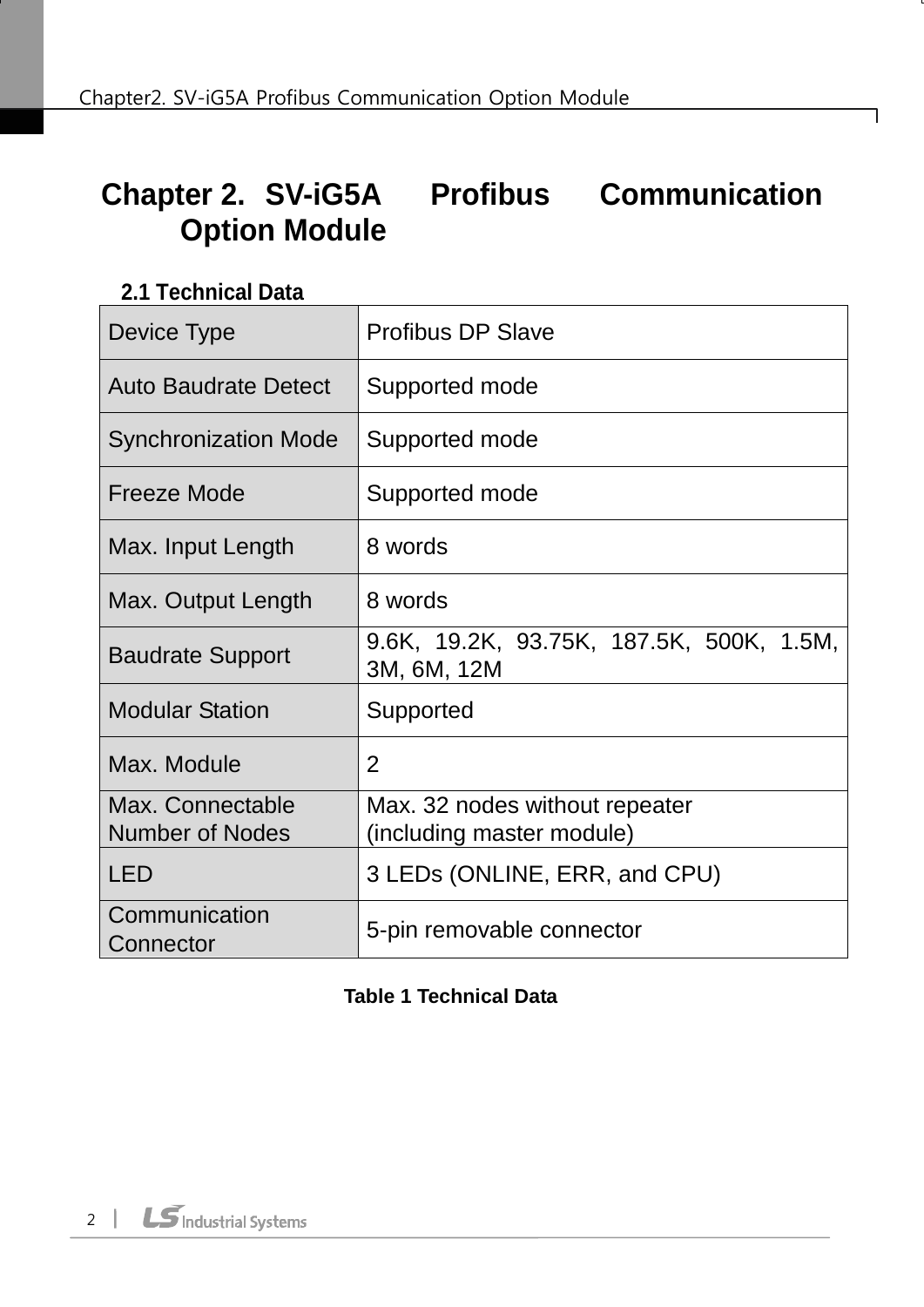

#### <span id="page-4-0"></span>**2.2 Profibus Communication Option Module**

**Figure 1 Profibus Communication Option Module**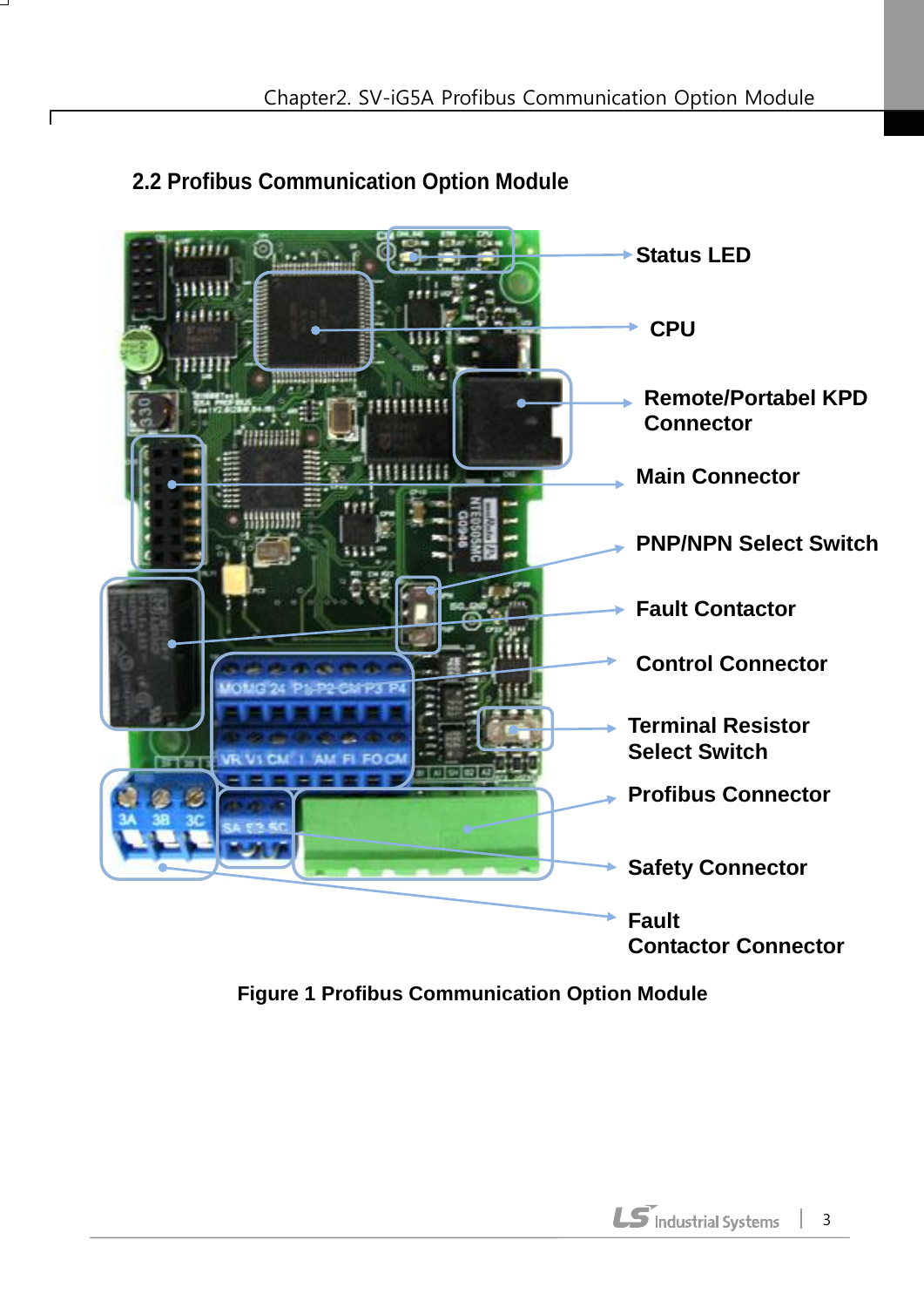#### <span id="page-5-0"></span>**2.3 Profibus Terminals**



#### **Figure 2 Profibus Terminals**

| No. | <b>Signal</b>  | <b>Description</b>           |  |  |
|-----|----------------|------------------------------|--|--|
| 1   | B <sub>1</sub> | Send/Receive data Plus 1     |  |  |
| 2   | A <sub>1</sub> | Send/Receive data Negative 1 |  |  |
| 3   | <b>SH</b>      | <b>Shielded Ground</b>       |  |  |
| 4   | B <sub>2</sub> | Send/Receive data Plus 2     |  |  |
| 5   | Α2             | Send/Receive data Negative 2 |  |  |

**Table 2 Signal Description**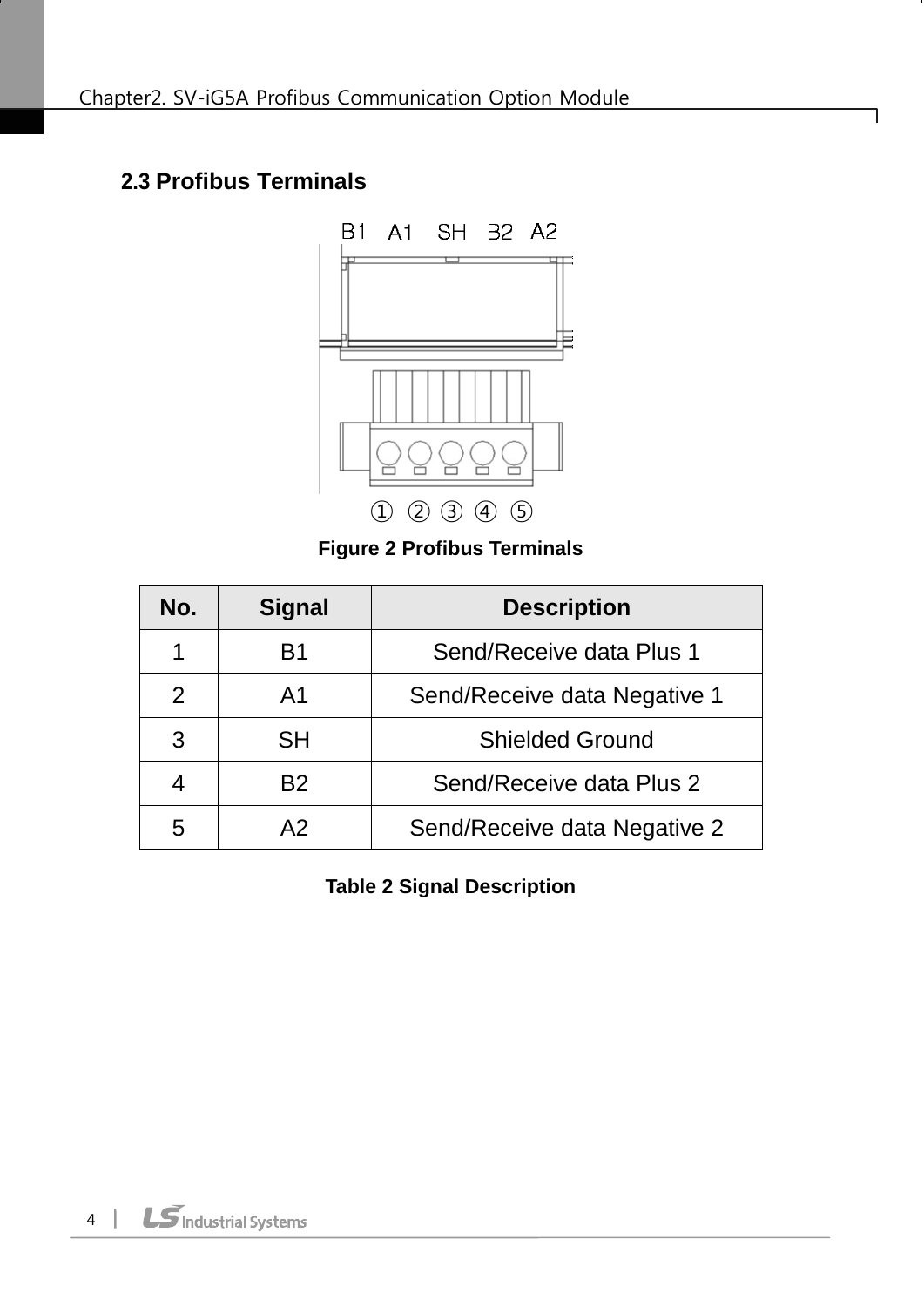#### **2.4 Control Terminals**

 $\Gamma$ 

|                  | <b>MO</b> | <b>MG</b>                                                                                                                              | 24                            | P <sub>1</sub> | P <sub>2</sub>                    | <b>CM</b> | P <sub>3</sub>    | P <sub>4</sub>                                |                                                         |
|------------------|-----------|----------------------------------------------------------------------------------------------------------------------------------------|-------------------------------|----------------|-----------------------------------|-----------|-------------------|-----------------------------------------------|---------------------------------------------------------|
|                  | <b>VR</b> | V <sub>1</sub>                                                                                                                         | <b>CM</b>                     | L              | AM                                | FI.       | <b>FO</b>         | <b>CM</b>                                     |                                                         |
|                  | <b>SA</b> | <b>SB</b>                                                                                                                              | <b>SC</b>                     |                |                                   |           |                   |                                               |                                                         |
| <b>Terminals</b> |           | <b>Names of Terminal</b>                                                                                                               |                               |                |                                   |           |                   |                                               | <b>Electrical Information</b>                           |
| $P1 \sim P4$     |           |                                                                                                                                        |                               |                | Multi-function input terminal 1-4 |           |                   |                                               |                                                         |
| <b>CM</b>        |           |                                                                                                                                        | Common terminal               |                |                                   |           |                   |                                               |                                                         |
| <b>VR</b>        |           | Output voltage: 12V<br>Power supply for Aux. volume<br>Max. output current: 10mA<br>resistor<br>Volume resistor: $1 \sim 5$ k $\Omega$ |                               |                |                                   |           |                   |                                               |                                                         |
| V <sub>1</sub>   |           |                                                                                                                                        | Voltage input terminal        |                |                                   |           |                   | Max. input voltage:<br>$-10V \sim +10V$ input |                                                         |
| I                |           | Current input terminal                                                                                                                 |                               |                |                                   |           | $0 - 20$ mA input | Internal resistor: 250 $\Omega$               |                                                         |
| AM               |           | Multi-function analog<br>output terminal                                                                                               |                               |                |                                   |           |                   |                                               | Max. output voltage: 11[V]<br>Max. output current: 10mA |
| <b>MO</b>        |           | (Open Collector)                                                                                                                       | Multi-function terminal       |                |                                   |           |                   | Below DC 26V, 100mA                           |                                                         |
| <b>MG</b>        | terminal  |                                                                                                                                        | Aux. power supply             |                | common                            |           |                   |                                               |                                                         |
| 24               |           |                                                                                                                                        | Aux. 24V power supply         |                |                                   |           |                   |                                               | Max. output current: 100mA                              |
| 3A               |           |                                                                                                                                        | Multi-function relay output A |                |                                   |           |                   | Below AC 250V, 1A                             |                                                         |
| 3B               |           |                                                                                                                                        | Multi-function relay output B |                |                                   |           |                   | Below DC 30V, 1A                              |                                                         |
| 3C               |           | Multi-function relay<br>common terminal                                                                                                |                               |                |                                   |           |                   |                                               |                                                         |
| FI               |           |                                                                                                                                        | Pulse input terminal          |                |                                   |           | $0 \sim 50$ kHz   |                                               |                                                         |
| <b>FO</b>        |           |                                                                                                                                        | Pulse output terminal         |                |                                   | $0 - 7$   |                   |                                               |                                                         |
| <b>SA</b>        |           |                                                                                                                                        | Safety input command A        |                |                                   |           |                   |                                               |                                                         |
| <b>SB</b>        |           |                                                                                                                                        | Safety input command B        |                |                                   |           |                   |                                               |                                                         |
| <b>SC</b>        |           |                                                                                                                                        | <b>Safety Power Supply</b>    |                |                                   |           |                   |                                               | Max. output current: 10mA                               |

**Table 3 Control Terminals Information**

Note 1) Tie the control wires more than 15cm away from the control terminals. Otherwise, it interfere the reinstallation of front cover.

Note 2) Use copper wire rated 600V, 75 ℃ and higher.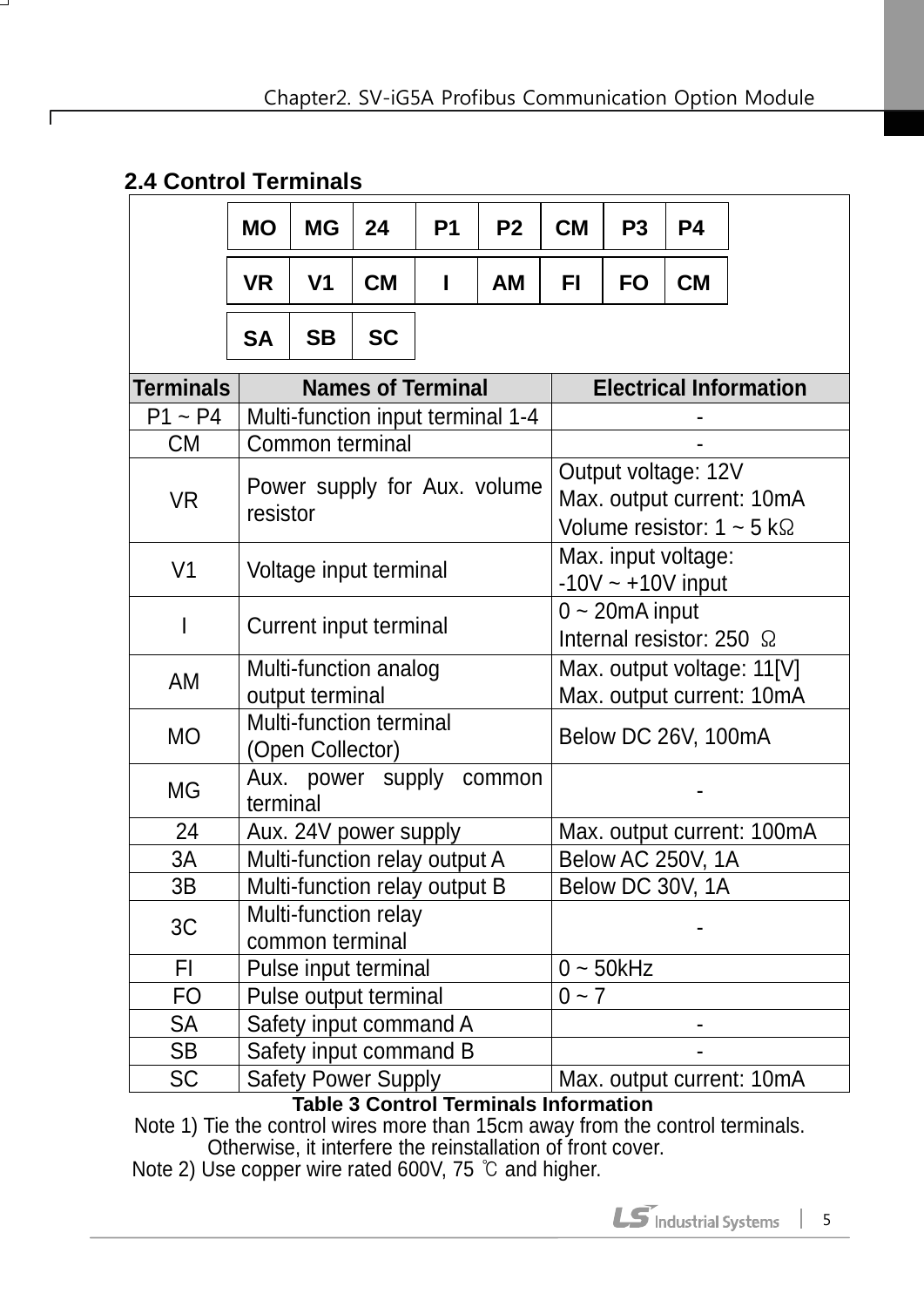#### <span id="page-7-0"></span>**2.5Installation Procedure**

- Remove the front cover  $(2, 3)$  of iG5A for Europe. Connect the Profibus option module  $(4)$  on the inner cover  $(5)$  of inverter.
- $\blacksquare$  Mount the upper front cover  $(2)$  after connecting the profibus option module  $(4)$ .
- Connect the communication and I/O signal cable to control the inverter.
- **Fasten the screw on the upper front cover (3) after connecting** cables.
- Profibus option module needs the Portable keypad (⑥) or Remote keypad for monitoring since the module is non-loader type.





**Figure 3 Installation Steps**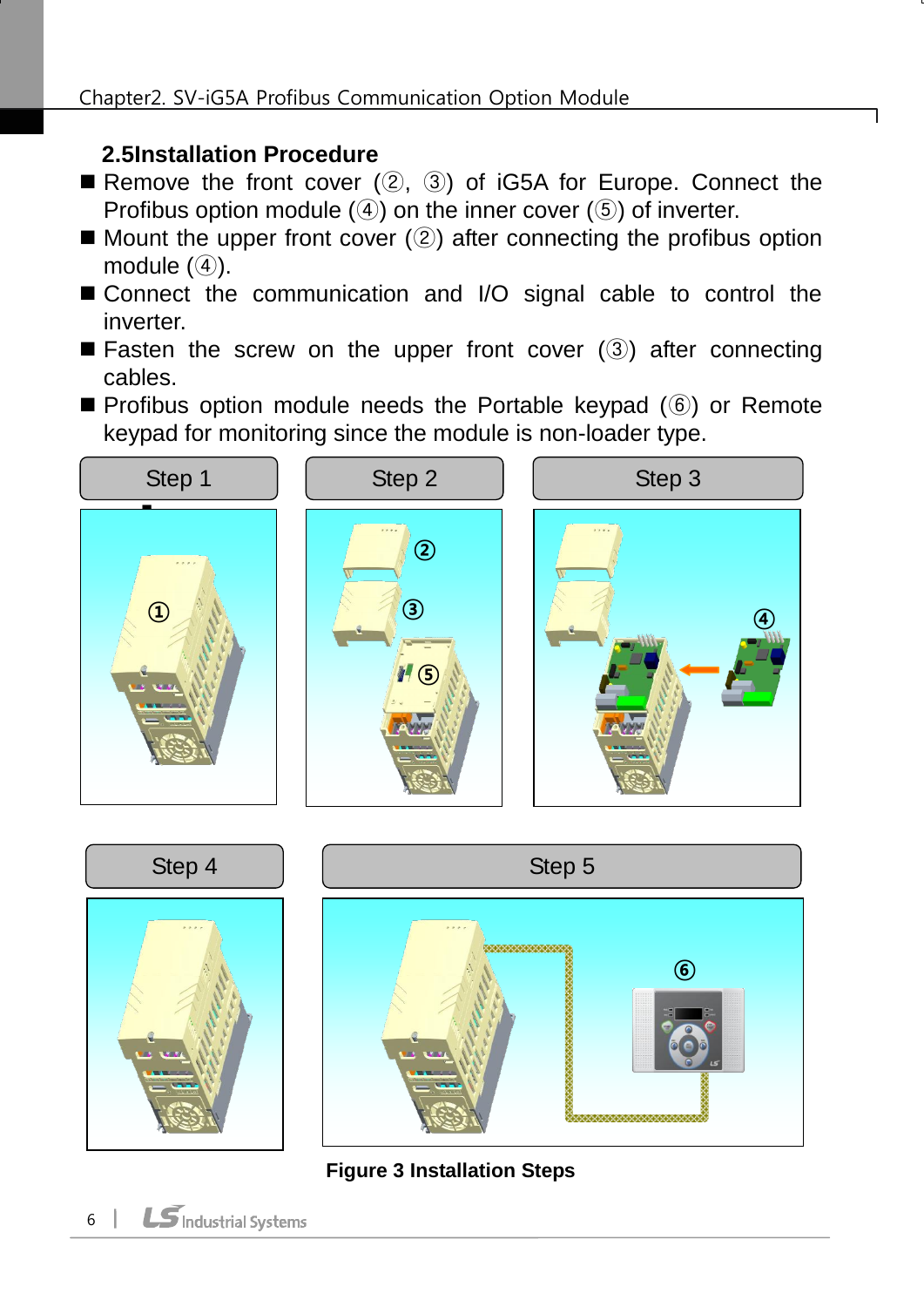#### **2.6 Instruction for installation**

#### **Warning) Make sure that connect Profibus option module after inverter power is disconnected.**

Do not install or remove Profibus option module while the power is ON. Otherwise, both Profibus option module and the inverter may be damaged. Install or remove Profibus option module when the condenser of the inverter has been fully discharged.

When building a network, make sure to connect the termination resistor to reduce the noise at Profibus option module at the end of the network. Turn on the termination resistor switch on Profibus option module. Termination resistor 220  $\Omega$  and 1/8W will be connected between A1 and B1.

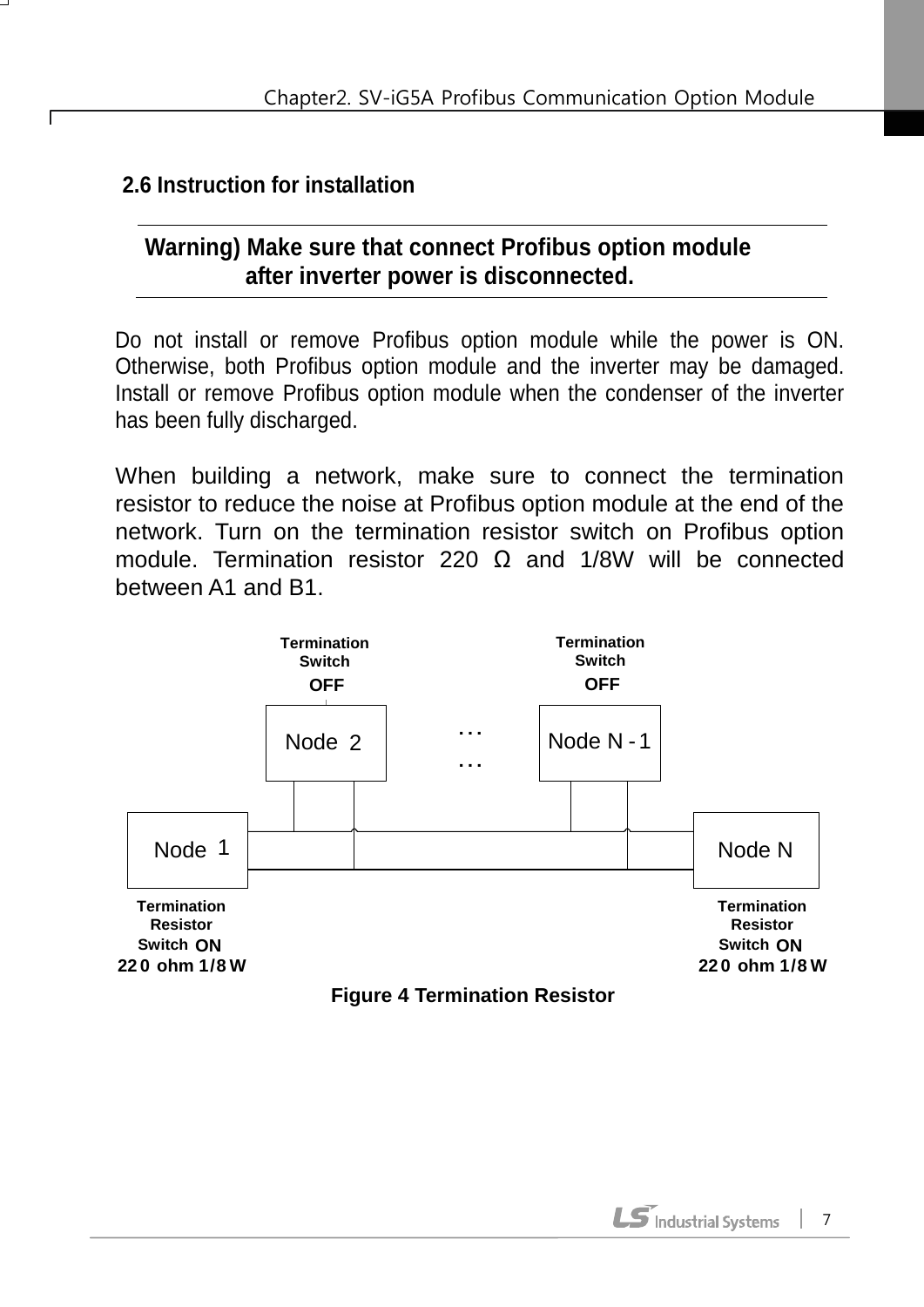#### <span id="page-9-0"></span>**2.7 Maximum Distance according to the Baudrate**

Total BUS length of network is differed according to the baudrate. The communication is not guaranteed if the total distance exceeds the total BUS length.

| <b>Baudrate</b> | <b>Max. Segment Length</b> | <b>Max. Extension</b><br><b>Distance</b> |
|-----------------|----------------------------|------------------------------------------|
| 12 Mbps         | 1,000 m / 3,278 feet       | 10,000 m / 32,786 feet                   |
| 6 Mbps          | 1,000 m / 3,278 feet       | 10,000 m / 32,786 feet                   |
| 3 Mbps          | 1,000 m / 3,278 feet       | 10,000 m / 32,786 feet                   |
| 1.5 Mbps        | 1,000 m / 3,278 feet       | 10,000 m / 32,786 feet                   |
| 500 kbps        | 400 m / 1,311 feet         | 4,000 m / 13,114 feet                    |
| 187.5 kbps      | 200 m / 655 feet           | 2,000 m / 6,557 feet                     |
| 93.75 kbps      | 100 m / 327 feet           | 1,000 m / 3,278 feet                     |
| 19.2 kbps       | 100 m / 327 feet           | 1,000 m / 3,278 feet                     |
| 9.6 kbps        | 100 m / 327 feet           | 1,000 m / 3,278 feet                     |

**Table 4 Maximum Distance according to the Baudrate**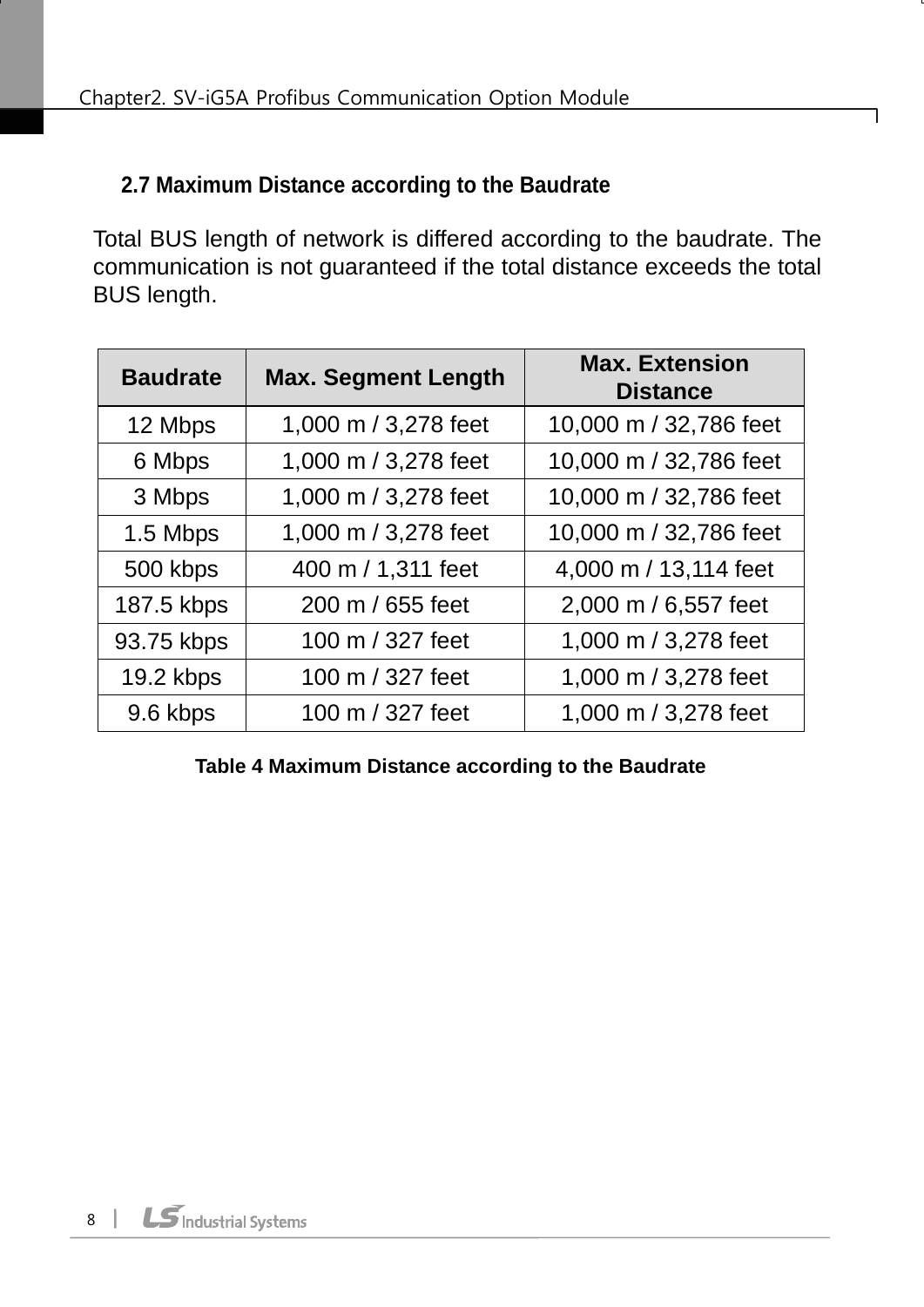# <span id="page-10-0"></span>**Chapter 3. Status Diagnostic and LED Indication**

#### **3.1 LED Status Indicator**

ſ

<span id="page-10-1"></span>Profibus Option Module have 3 kinds of LED. Refer to following table for troubleshooting information provided by there LEDs.

| <b>LED</b>    | <b>Status</b>         | <b>Description</b>                                                                 |  |  |  |
|---------------|-----------------------|------------------------------------------------------------------------------------|--|--|--|
| <b>CPU</b>    | Steady<br>(On)        | Power supply on the module OK after mounting<br>the option module on the inverter. |  |  |  |
| <b>ERR</b>    | <b>Steady</b><br>(On) | Module has a fault.                                                                |  |  |  |
| <b>ONLINE</b> | Steady<br>(On)        | Module is online.                                                                  |  |  |  |

#### **Table 5 LED Indication**

#### **3.2 Diagnostics according to LED status**

<span id="page-10-2"></span>

| <b>LED</b> | <b>LED</b><br><b>Status</b>        | <b>Option</b><br><b>Module</b><br><b>Status</b> | <b>Cause</b>                                                                                      | <b>Corrective Actions</b>                                                                                                                                                                   |
|------------|------------------------------------|-------------------------------------------------|---------------------------------------------------------------------------------------------------|---------------------------------------------------------------------------------------------------------------------------------------------------------------------------------------------|
| <b>CPU</b> | <b>OFF</b>                         | Power<br>supply<br>fault                        | No power<br>supply or<br>connection fault<br>between<br>inverter and<br>Profibus option<br>module | <b>Example Check power</b><br>supply.<br><b>Example Check fault</b><br>function of inverter.<br><i></i> Check connector<br>connection<br>between Profibus<br>option module and<br>inverter. |
|            | <b>Blinking</b><br>every<br>second | Normal                                          | Normal<br>operation                                                                               |                                                                                                                                                                                             |
| ERR        | <b>OFF</b>                         | Normal                                          | Normal<br>operation                                                                               |                                                                                                                                                                                             |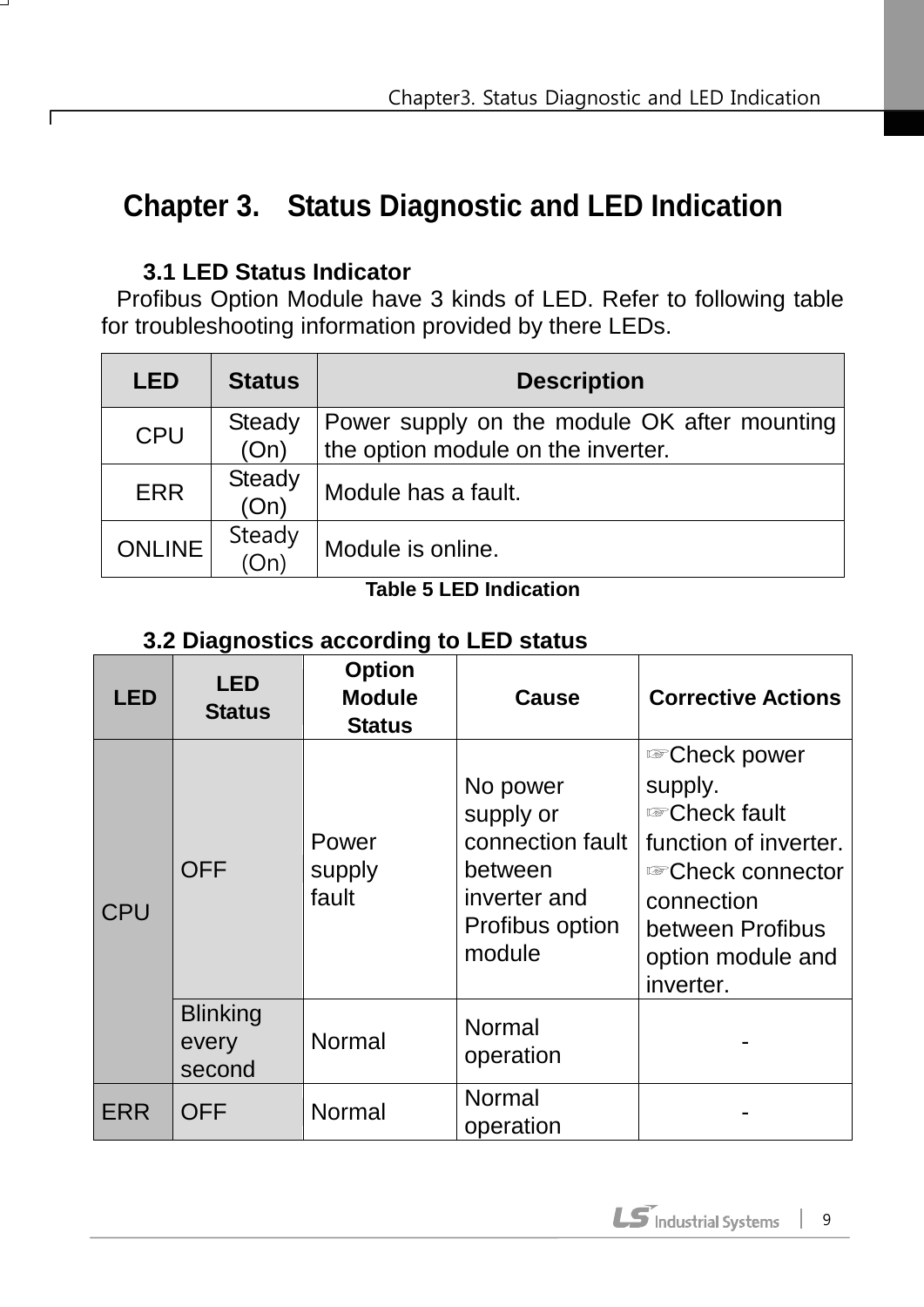|                    | <b>Blinking</b><br>every<br>second<br>with CPU<br><b>LED</b> | Communi-<br>cation error<br>with inverter | Communication<br>is not available<br>between<br>inverter and<br>option module.                    | <b>Example Check fault</b><br>function of inverter.<br><b>Example Check connector</b><br>connection<br>between Profibus<br>option module and<br>inverter.       |
|--------------------|--------------------------------------------------------------|-------------------------------------------|---------------------------------------------------------------------------------------------------|-----------------------------------------------------------------------------------------------------------------------------------------------------------------|
|                    | <b>Blinking</b><br>every 2<br>seconds                        | <b>CONFIG</b><br><b>ERROR</b>             | Configuration<br>Data is<br>incorrect setting<br>between Master<br>and Inverter.                  | <b>Example Check</b><br>configuration<br>information set in<br>master and<br>inverter.                                                                          |
| <b>ERR</b>         | <b>Blinking</b><br>every 3<br>second                         | Configuration<br>information<br>changed   | Station ID,<br>number of<br>Status, and<br>number of<br>Control value is<br>changed by<br>Keypad. | <b>Reform Comm</b><br>Update or reset<br>the inverter if<br>Station ID (C 3),<br>number of Status<br>(C 30), and<br>number of Control<br>(C 50) are<br>changed. |
|                    |                                                              |                                           | Communication<br>is not started<br>from master.                                                   | <b>Start the</b><br>communication<br>from Master.                                                                                                               |
| ON-<br><b>LINE</b> | <b>OFF</b>                                                   | Off-Line                                  | Communication<br>connector has a<br>fault.                                                        | <i></i> ©heck the<br>connection<br>between pin<br>number of<br>connector and<br>termination<br>resistor.                                                        |
|                    |                                                              |                                           | There is no<br>master in the<br>network.                                                          | <b>There</b> is no<br>designated master<br>or master has a<br>fault.                                                                                            |

٦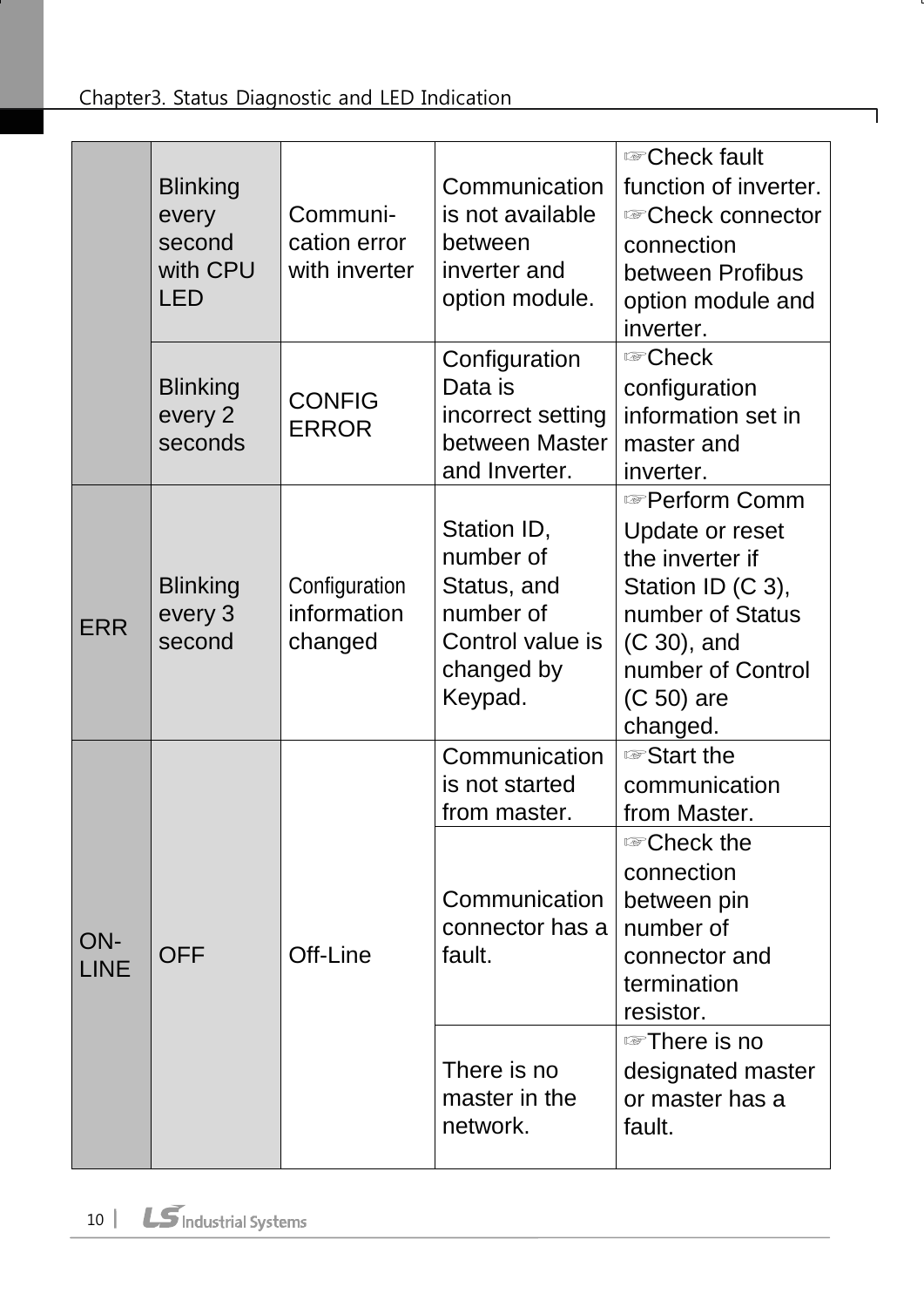|    |         | <b>Wrong Station</b><br>ID               | <b>Example Check the</b><br>station ID between<br>designated<br>Profibus option<br>module station ID<br>set in configuration<br>tool and station ID<br>set in keypad of<br>inverter. In<br>addition, check<br>that station ID is<br>unique in the<br>network.                                                 |
|----|---------|------------------------------------------|---------------------------------------------------------------------------------------------------------------------------------------------------------------------------------------------------------------------------------------------------------------------------------------------------------------|
|    |         | <b>Network</b><br>Configuration<br>Fault | <b>Example Check that it</b><br>exceeds max.<br>length of segment.<br><b>Example Check that</b><br>number of station<br>exceeds 32<br>stations including<br>repeater in a<br>segment.<br><b>Example Check that the</b><br>number of station<br>exceeds 126<br>stations including<br>repeater in a<br>network. |
| ON | On-Line | <b>IO</b> Data<br>Exchange state         |                                                                                                                                                                                                                                                                                                               |

┙

 $\sqrt{ }$ 

**Table 6 Diagnostics according to LED Status**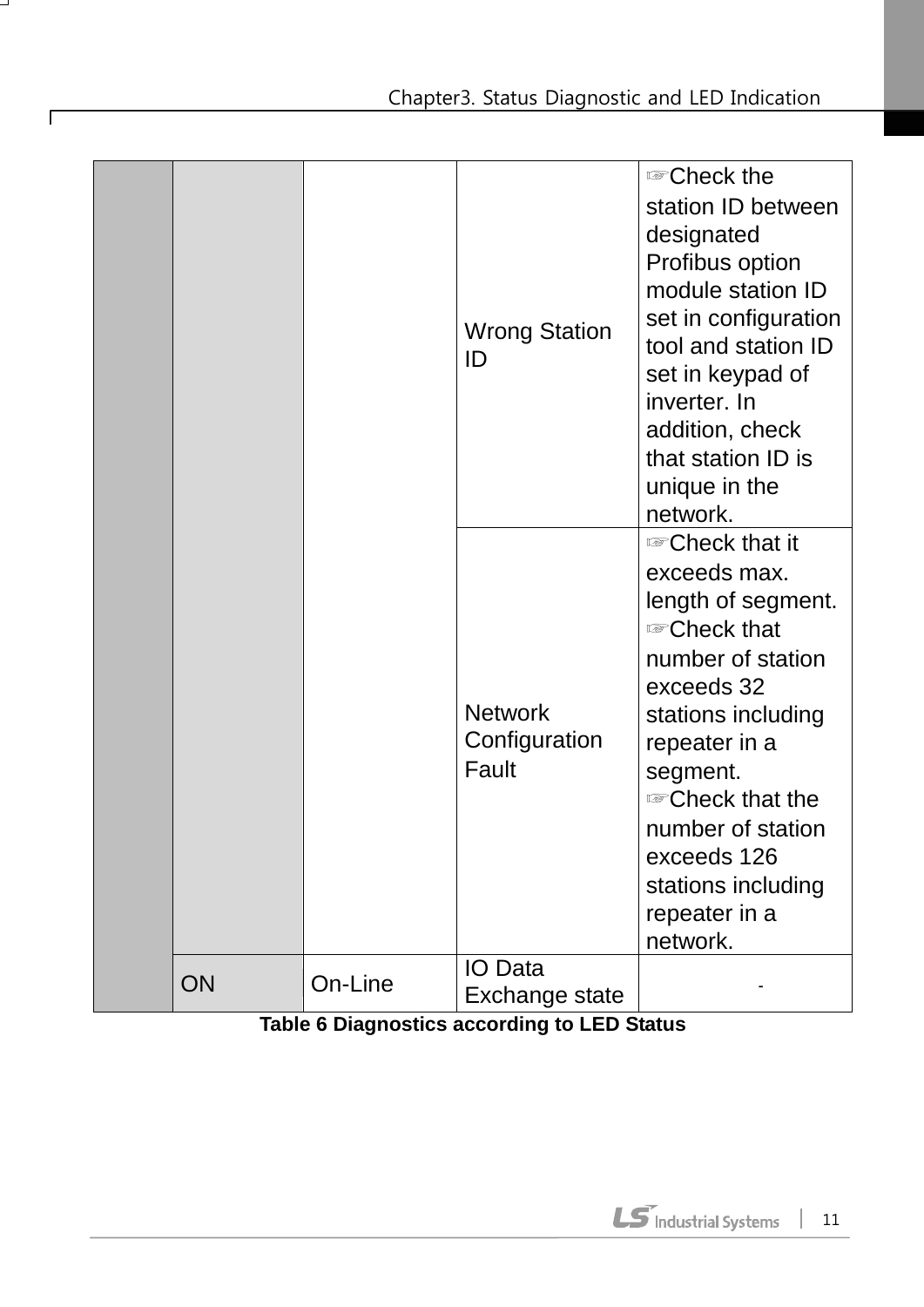# <span id="page-13-0"></span>**Chapter 4. Inverter Parameter**

### <span id="page-13-1"></span>**4.1 Profibus Communication Parameter List**

| Code           | Name of<br><b>Parameter</b>                            | <b>Default</b><br><b>Value</b> | Range          | <b>Description</b>                                                |
|----------------|--------------------------------------------------------|--------------------------------|----------------|-------------------------------------------------------------------|
|                |                                                        |                                | 0. Keypad      | Select No.4 FieldBus if you                                       |
|                | Operation                                              |                                | 1. Fx/Rx-1     | want to command the                                               |
| drv            | Setting                                                | $1. Fx/Rx-$                    | 2. Fx/Rx-2     | operation of inverter via<br>Profibus.                            |
|                | Method                                                 |                                | 3. RS485       |                                                                   |
|                |                                                        |                                | 4. FieldBus    |                                                                   |
|                |                                                        |                                | 0. Keypad-1    | Select No.9 FieldBus if you                                       |
|                |                                                        |                                | 1. Keypad-2    | want to command the                                               |
|                |                                                        |                                | $2. -10 - 10V$ | frequency of inverter via                                         |
|                |                                                        |                                | $3.0 - 10V$    | Profibus.                                                         |
|                |                                                        |                                | 4.0~20 $mA$    |                                                                   |
| Frq            | Frequency<br>Setting                                   | $\overline{0}$ .<br>Keypad-    | $5. "2" + "4"$ |                                                                   |
|                | Method                                                 |                                | $6. "3" + "4"$ |                                                                   |
|                |                                                        |                                | 7. RS485       |                                                                   |
|                |                                                        |                                | 8. Digital     |                                                                   |
|                |                                                        |                                | Volume         |                                                                   |
|                |                                                        |                                | 9. FieldBus    |                                                                   |
|                |                                                        |                                | 10. Pulse      |                                                                   |
| C <sub>1</sub> | <b>FieldBus</b><br><b>Option Name</b>                  |                                |                | 'PnEt' is indicated when<br>Profibus option module is<br>mounted. |
| C <sub>2</sub> | Comm. Option<br>Module<br>Version                      |                                |                | of Profibus<br>S/W<br>version<br>option module is indicated.      |
| C <sub>3</sub> | <b>Station ID</b><br>Setting                           | 1                              | $1 - 125$      |                                                                   |
| C <sub>5</sub> | <b>FBus LED</b><br>$\boldsymbol{S}$ Industrial Systems |                                |                | Profibus<br>LED<br>status<br>0f<br>option module is displayed.    |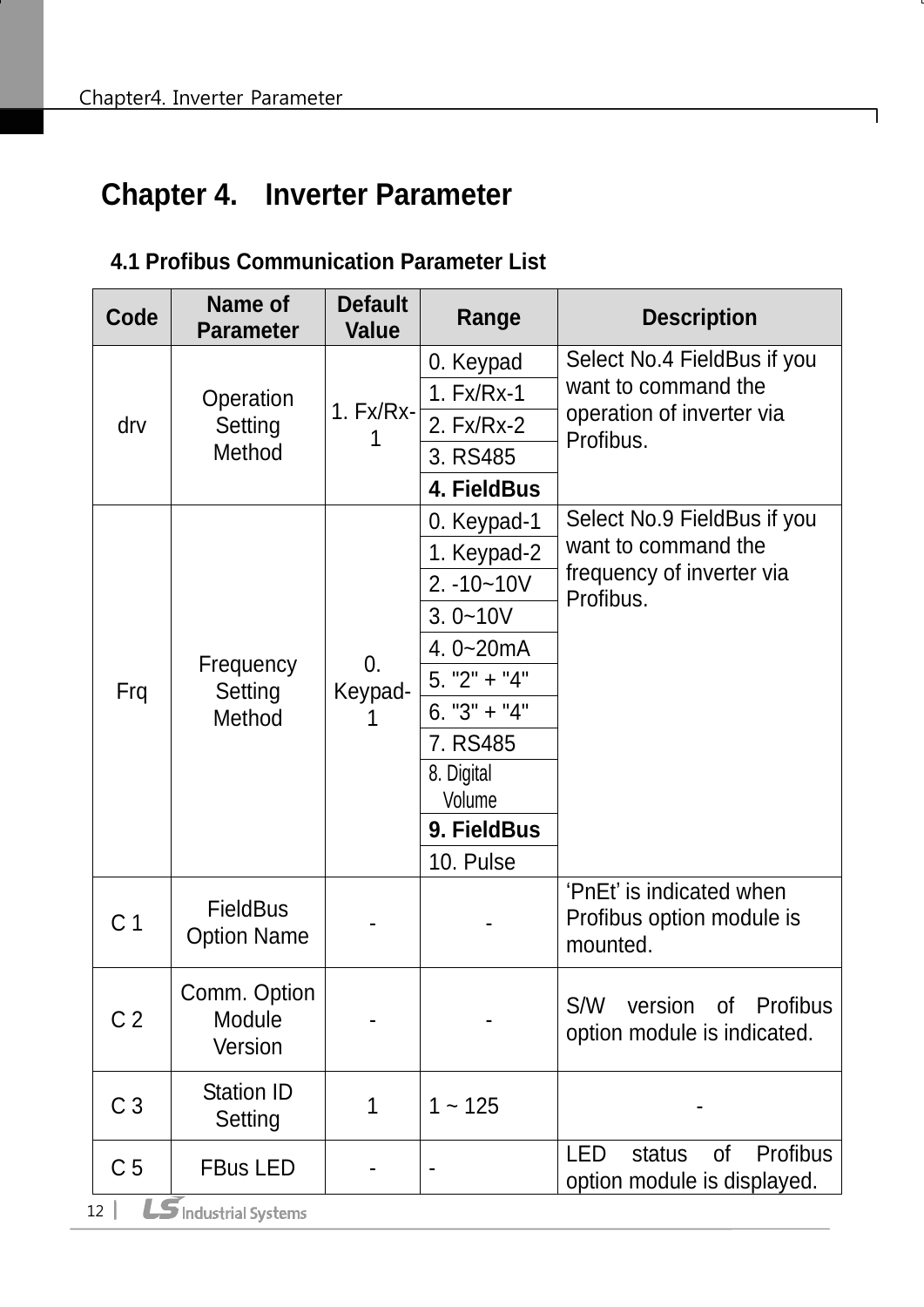| C <sub>30</sub> | Number of<br>Para Status<br>Setting         | $\mathfrak{S}$     | $0 - 8$              | Set the number of Status<br>used.                                 |
|-----------------|---------------------------------------------|--------------------|----------------------|-------------------------------------------------------------------|
| C <sub>31</sub> | Para Status-1                               | h000A              | 0~hFFFF              | Set the address of status                                         |
| C <sub>32</sub> | Para Status-2                               | <b>h000E</b>       | 0~hFFFF              | read from Profibus master.                                        |
| C <sub>33</sub> | Para Status-3                               | <b>h000F</b>       | 0~hFFFF              |                                                                   |
| C34             | Para Status-4                               | h0000              | 0~hFFFF              |                                                                   |
| C <sub>35</sub> | Para Status-5                               | h0000              | 0~hFFFF              |                                                                   |
| C <sub>36</sub> | Para Status-6                               | h0000              | 0~hFFFF              |                                                                   |
| C <sub>37</sub> | Para Status-7                               | h0000              | 0~hFFFF              |                                                                   |
| C <sub>38</sub> | Para Status-8                               | h0000              | 0~hFFFF              |                                                                   |
| C50             | Number of<br>Para Control                   | $\overline{2}$     | $0 - 8$              | Set the number of Control.                                        |
| C51             | Para Control-1                              | h0005              | 0~hFFFF              | Set the address of control                                        |
| C52             | Para Control-2                              | h0006              | 0~hFFFF              | controlled by Profibus                                            |
| C53             | Para Control-3                              | h0000              | 0~hFFFF              | master.                                                           |
| C54             | Para Control-4                              | h0000              | 0~hFFFF              |                                                                   |
| C55             | Para Control-5                              | h0000              | 0~hFFFF              |                                                                   |
| C56             | Para Control-6                              | h0000              | 0~hFFFF              |                                                                   |
| C57             | Para Control-7                              | h0000              | 0~hFFFF              |                                                                   |
| C58             | Para Control-8                              | h0000              | 0~hFFFF              |                                                                   |
|                 | Comm Update                                 |                    | 0. No                | Use when comm. update<br>Profibus option module. '0' is           |
| C99             |                                             | 0. No              | 1. Yes               | displayed automatically after<br>comm. update if C99 set to<br>1. |
|                 | Selection of                                |                    | 0. None              | Set the inverter operation                                        |
| 162             | Operation in<br>Lost                        | 0. None            | 1. Free-Run          | when Lost Command is                                              |
|                 | Command                                     |                    | 2. Dec               | occurred.                                                         |
| 163             | <b>Decision Time</b><br>for Lost<br>Command | 1.0 <sub>sec</sub> | $0.1 - 120.0$<br>sec | Set the decision time for<br>Lost Command.                        |

 $\overline{\phantom{0}}$ 

 $\Gamma$ 

**Table 7 Inverter Parameters**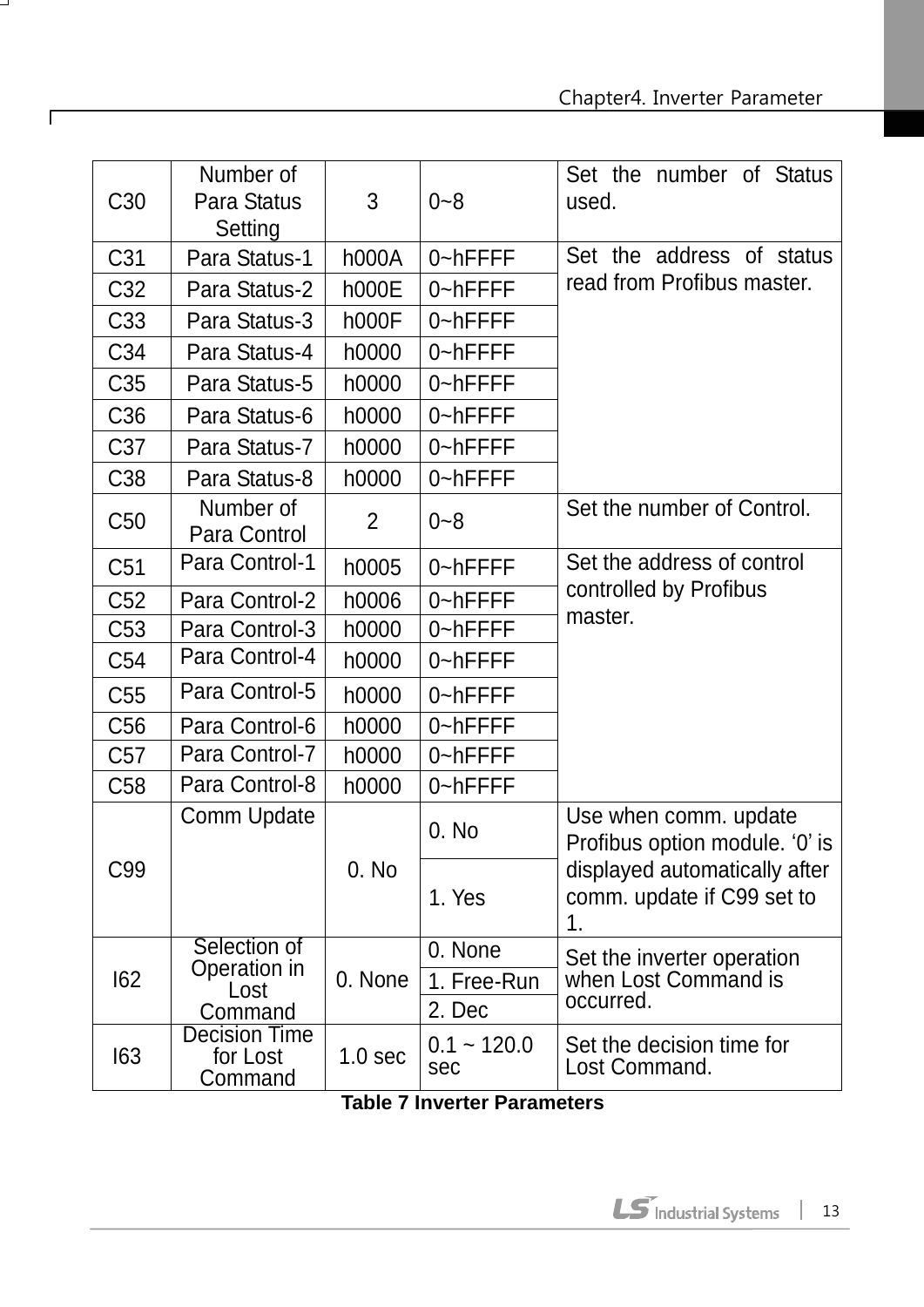#### <span id="page-15-5"></span>**4.2 Profibus Communication Parameters**

- <span id="page-15-0"></span>4.2.1Communication option module name - C 3 FBus ID It displays the name of option module installed on the inverter. It displays 'PnEt' when Profibus option module is installed correctly and it has no fault.
- <span id="page-15-1"></span>4.2.2 Operation setting method - drv It sets the operation setting method of inverter. To control inverter operation through Profibus communication, set 'drv' to '4'.
- <span id="page-15-2"></span>4.2.3 Frequency setting method - Frq It sets the frequency setting method of inverter. To control inverter frequency through Profibus, set 'Frq' to '9'.
- <span id="page-15-3"></span>4.2.4 Selection of operation in lost command - I62

| $\mathsf{d}$ rv | Operation setting method               |
|-----------------|----------------------------------------|
| Fra             | Frequency setting method               |
| 162             | Selection of operation in Lost Command |
| 163             | Decision time for Lost Command         |

It designates operation method when communication is lost during decision time for Lost command. To use this function, 'drv' have to be set to '4' (FieldBus) or 'Frq' to '9' (FieldBus).

<span id="page-15-4"></span>

| Selection of operation in Lost Command |  |  |  |
|----------------------------------------|--|--|--|
| Continuing operation<br>0 (None)       |  |  |  |
| 1 (FreeRun)<br>Free run to stop        |  |  |  |
| Deceleration to stop<br>2 (Stop)       |  |  |  |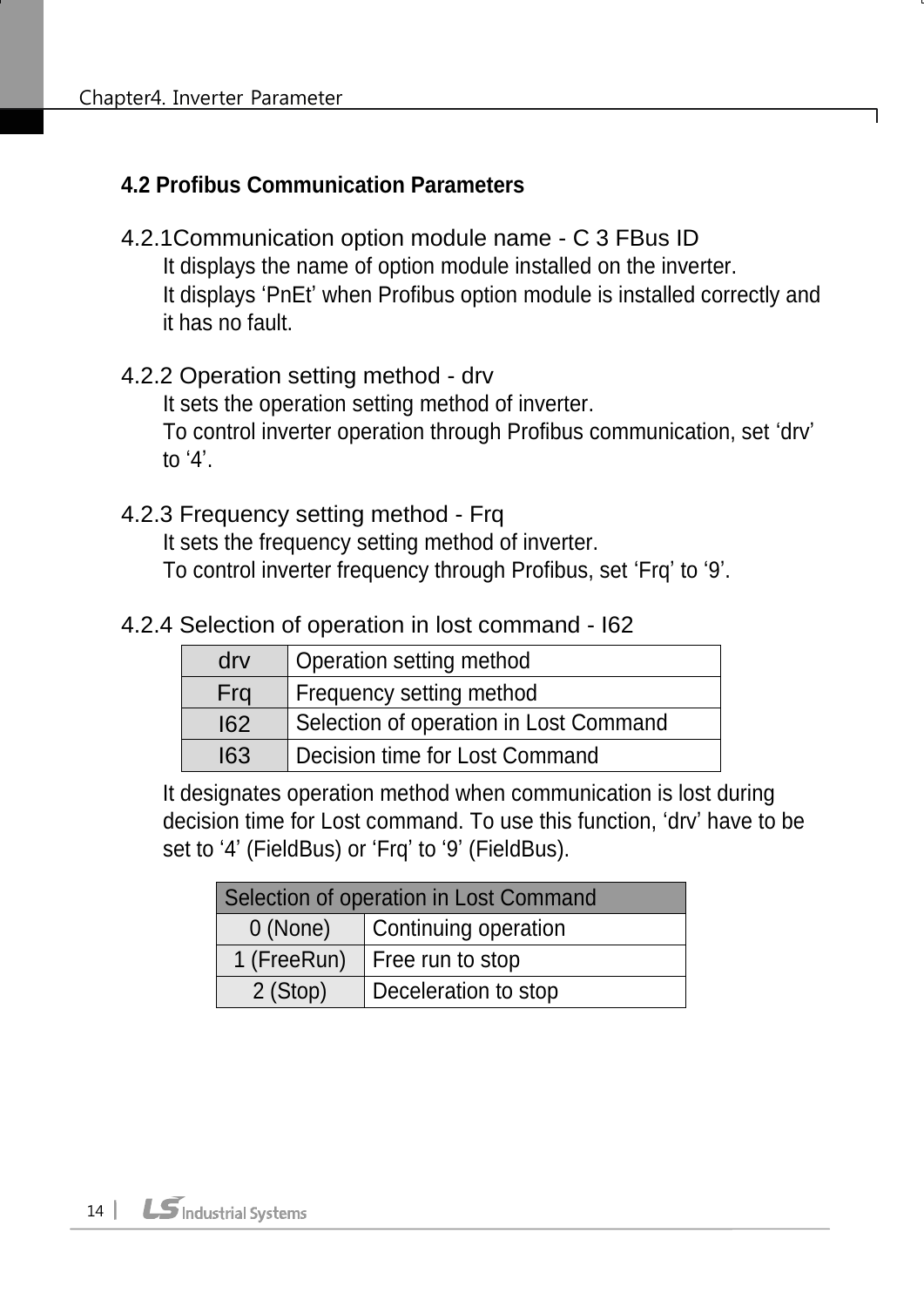4.2.5Decision time for lost command - I63

To use this function, 'drv' have to be set to '4' (FieldBus) or 'Frq' to '9' (FieldBus).

| $\mathsf{d}$ rv | Operation setting method               |  |
|-----------------|----------------------------------------|--|
| Frq             | Frequency setting method               |  |
| 162             | Selection of operation in Lost Command |  |
| 163             | Decision time for Lost Command         |  |

communication restarts in a decision time of Lost Command, it is not recognized for error. (①)



ſ



**Figure 5 Lost Command Recognition**

- <span id="page-16-0"></span>4.2.6 Version of Profibus option module – C2 It displays the version of Profibus option module installed on the inverter.
- <span id="page-16-1"></span>4.2.7 Station ID setting – C3

| C3  | Station ID setting |
|-----|--------------------|
| C99 | Comm Update        |

It sets Station ID of Profibus option module. It can set station ID from 1 to 125. Station ID cannot be duplicated. Check if Station ID is not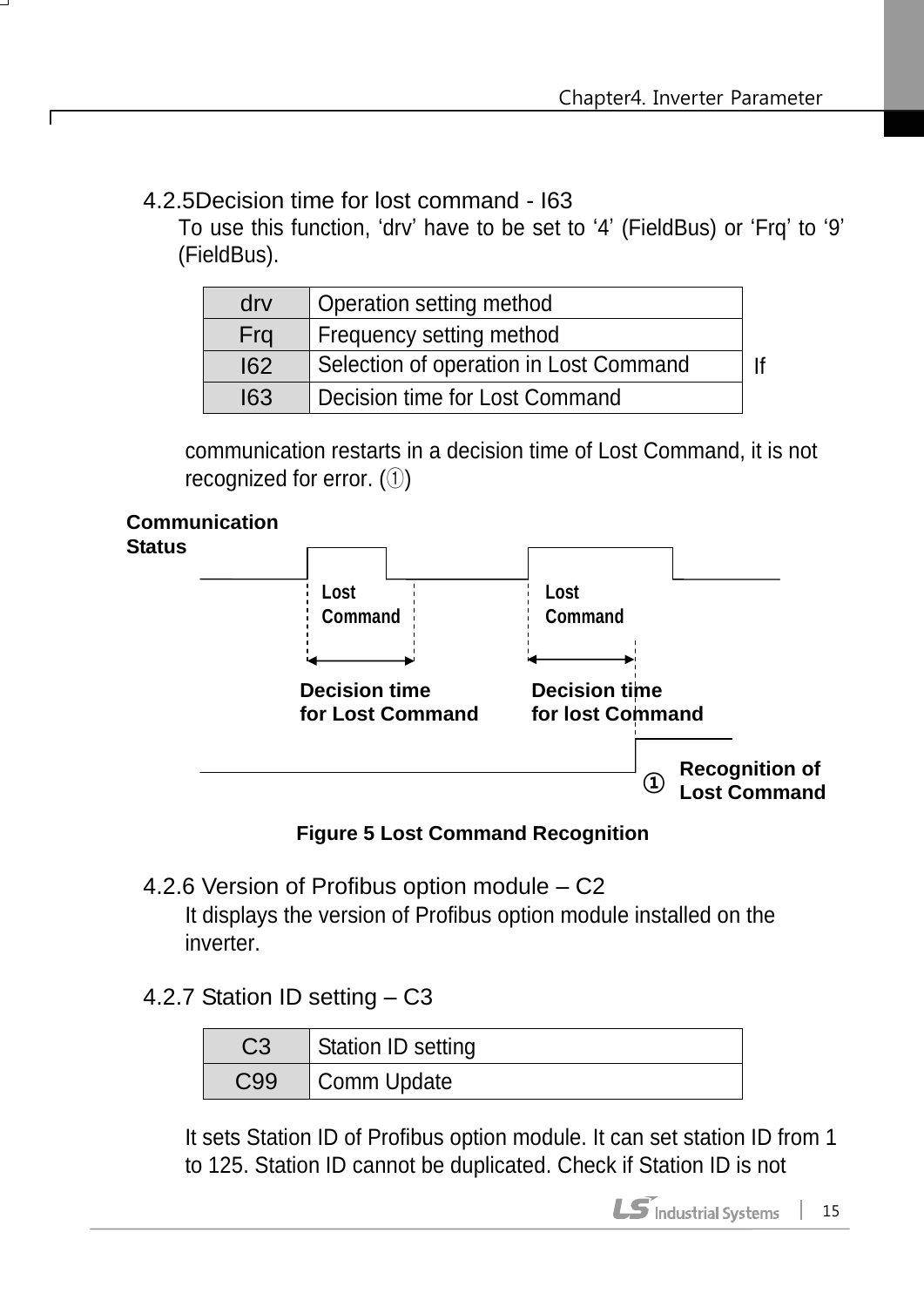duplicated in the network. If station ID is changed, ERR LED on the Profibus option module is flickered every 3 seconds. The number of changed Para Control must be applied to Profibus option module. Set C99 (Comm Update) to '1' when Station ID had been changed.

<span id="page-17-0"></span>4.2.8 LED indication for communication status – C5 Profibus communication option module have 3 LEDs, (blank), ONLINE, ERR, and CPU, on the keypad in order from left to right. It indicates communication status by On/Off.

#### **C5 Status Example) 0101**

| <b>LED type</b> | <b>Blank</b>    | <b>ON-LINE</b><br>(Green) | <b>ERR</b><br>(Red) | <b>CPU</b><br>(Green) |
|-----------------|-----------------|---------------------------|---------------------|-----------------------|
| Keypad<br>Value |                 |                           |                     |                       |
| <b>Status</b>   | <b>Reserved</b> | ОN                        | OFF                 | `)N                   |

<span id="page-17-1"></span>4.2.9 The number of Para Status setting – C30

| C <sub>30</sub> | Number of Para Status setting          |  |
|-----------------|----------------------------------------|--|
|                 | C31~C38   Para Status1~Status8 setting |  |

This parameter determines that inverter sends how many status information to master through Profibus communication.

It can set the number from 0 to 8. Para Status has to be set as the number of Para Status. (from C31 to C38 as preset number)

For example, If C30 sets to '3', Para Status set from C31 to C33. If C30 sets to '6', Para Status set from C31 to C36.

If C30 (the number of Parameter status) is changed, ERR LED on Profibus option module is flickered every 3 seconds.

If 'Number of Para Status setting' is changed, set 'C99(Comm Update)' to '1' to apply the changed number of Para Status to Profibus option module.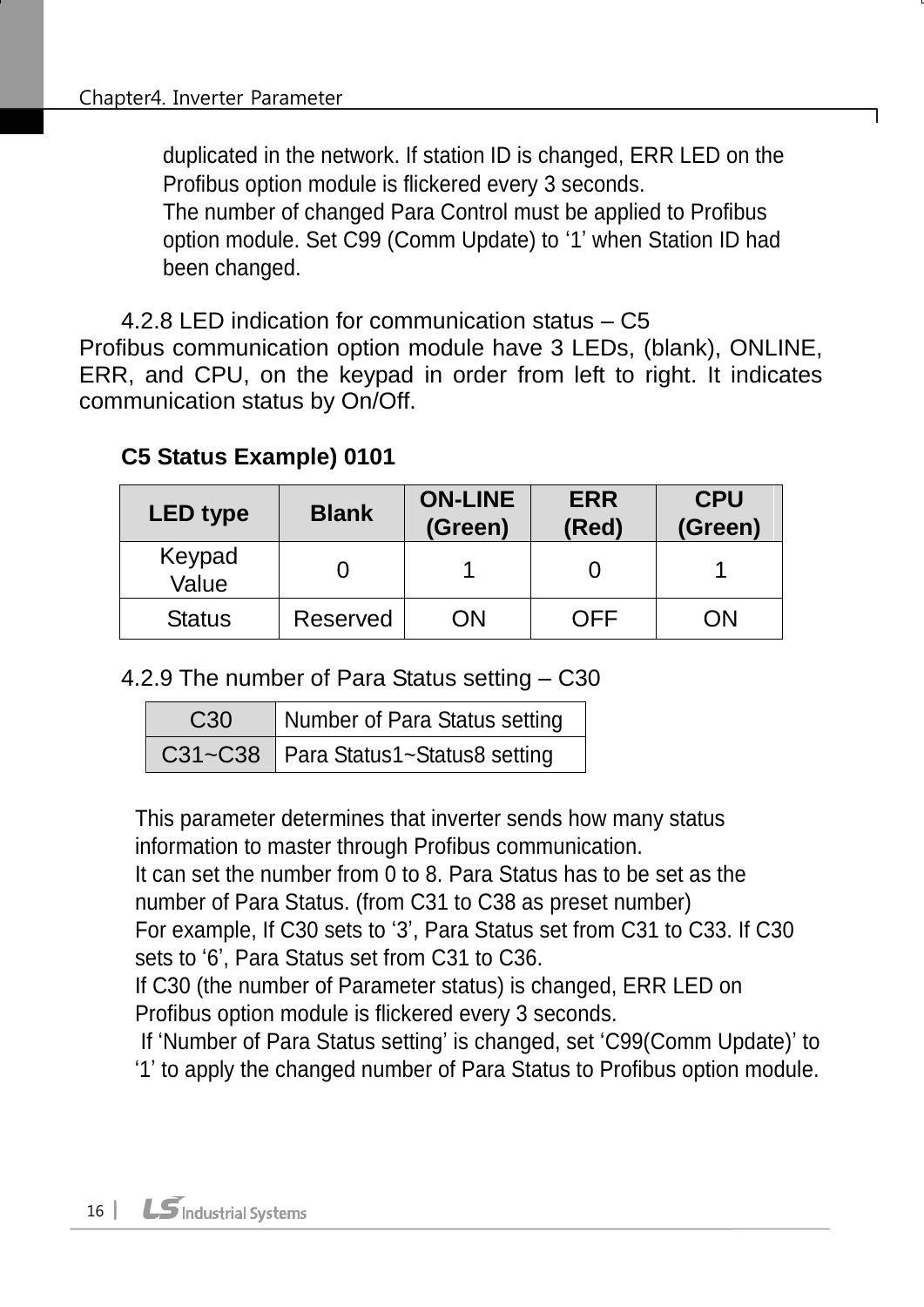<span id="page-18-0"></span>4.2.10 Para Status 1~8 – C31~C38

| C <sub>30</sub> | Number of Para Status setting          |
|-----------------|----------------------------------------|
|                 | C31~C38   Para Status1~Status8 setting |

It determines that what status information will be sent to master through Profibus communication.

Para Status 1~8 sets with the type of inverter address. The address is for inverter common area and inverter keypad parameter. If keypad parameter address is used, it will be inputted the type of (h0A x h1000) +

('Group number' x h100) + ('Code number').

For example, if maximum frequency of No. 21 at F group set to Para Status-1, it has to be set to hA215.

| Group      | <b>Group Number</b> |  |  |
|------------|---------------------|--|--|
| <b>DRV</b> |                     |  |  |
| ╒          | 2                   |  |  |
| н          | 3                   |  |  |
| IO         | 4                   |  |  |
| <b>COM</b> | 5                   |  |  |

h0A x h1000 + h02 x h100 + h15(Dec 21) = hA215

<span id="page-18-1"></span>4.2.11 Number of Para Control setting – C50

| C <sub>50</sub> | Number of Para Control setting               |
|-----------------|----------------------------------------------|
|                 | C51~C58   Para Control 1 ~ Control 8 setting |
| C99             | Comm Update                                  |

It determines that master sends how many control information to inverter through Profibus communication.

It can set the number from 0 to 8. Para Control has to be set as the number of Para Control. (From C51 to C58 as preset number) For example, If C50 sets to '2', Para Status set from C51 to C52. If C50 sets to '5', Para Status set from C51 to C55.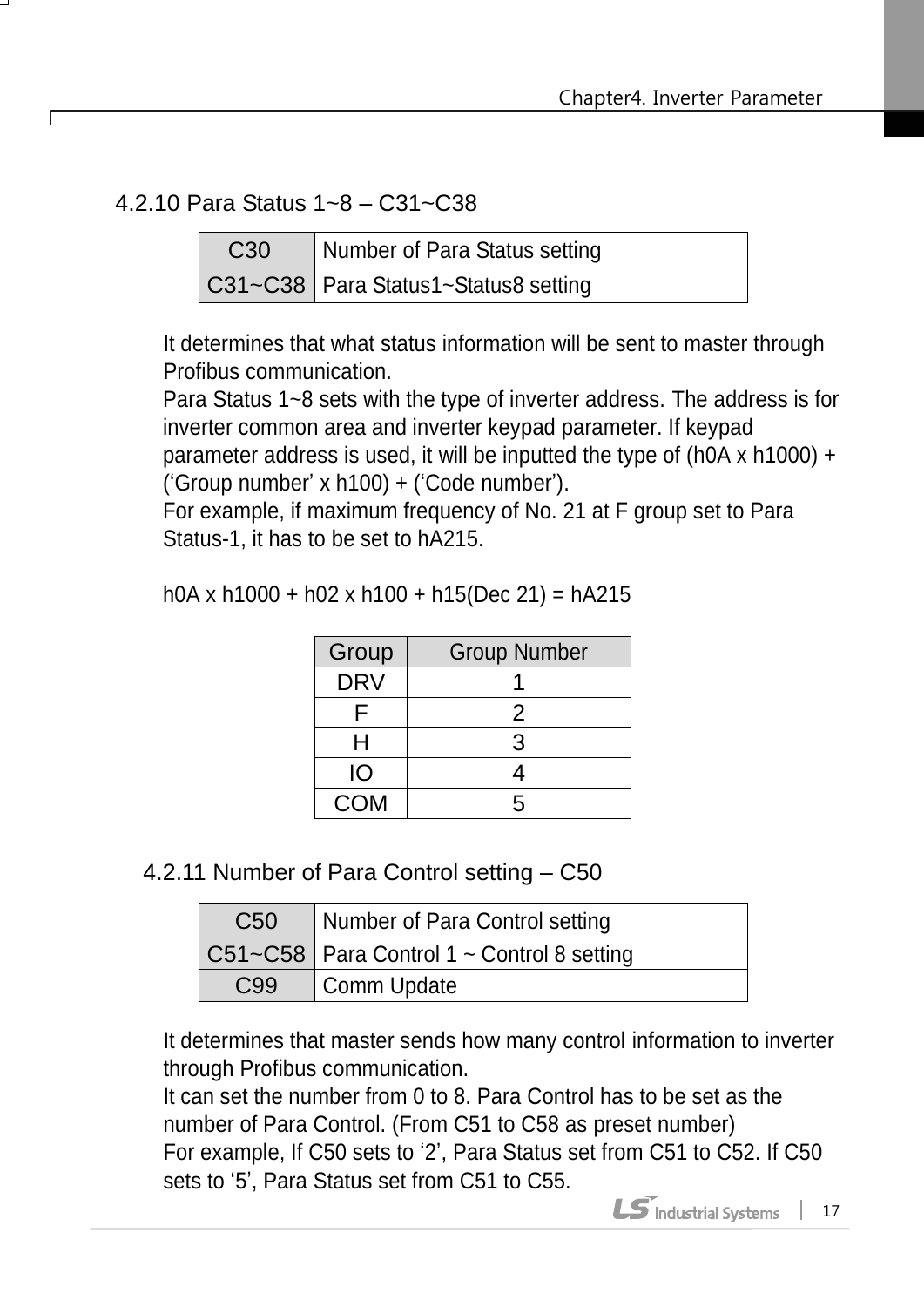If C50 (the number of Para Control) is changed, ERR LED on Profibus option module is flickered every 3 seconds.

If 'Number of Para Control setting' is changed, set 'C99(Comm Update)' to '1' to apply the changed number of Para Control to Profibus option module.

<span id="page-19-0"></span>4.2.12 Para Control 1~8 – C51~C58

| C <sub>50</sub> | Number of Para Control setting             |
|-----------------|--------------------------------------------|
|                 | C51~C58   Para Control 1~Control 8 setting |

It determines that what control information will be sent to inverter through Profibus communication. Para Control  $1 \sim 8$  sets with the type of inverter address. The address is for inverter common area and inverter keypad parameter. If keypad parameter address is used, it will be inputted the type of (h0A x h1000) + ('Group number' x h100) + (''Code number'). For example, if maximum frequency of No.34 at IO group set to Para Control-1, it has to be set to hA422.

h0A x h1000 + h04 x h100 + h22 (Dec 34) = hA422

| Group      | <b>Group Number</b> |  |  |  |
|------------|---------------------|--|--|--|
| <b>DRV</b> |                     |  |  |  |
|            | 2                   |  |  |  |
| H          | 3                   |  |  |  |
| IО         |                     |  |  |  |
| <b>COM</b> | 5                   |  |  |  |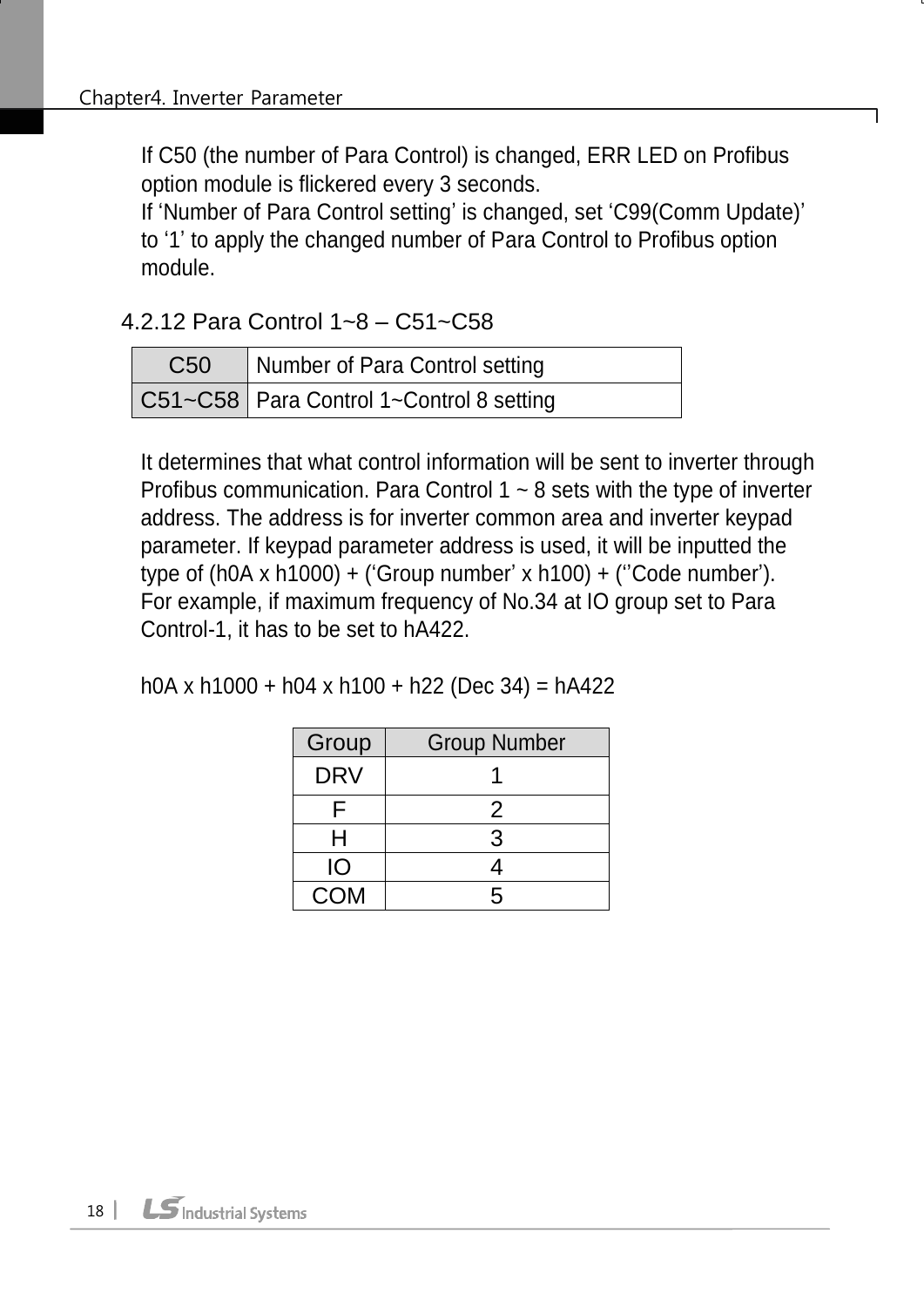#### <span id="page-20-0"></span>4.2.13 Comm UpDate – C99

 $\Gamma$ 

| C <sub>3</sub>  | Station ID setting                 |
|-----------------|------------------------------------|
| C <sub>30</sub> | The number of Para Status setting  |
| C <sub>50</sub> | The number of Para Control setting |
| C <sub>99</sub> | Comm UpDate                        |

After changing Station ID, the number of Para Status, and the number of Para Control, set the Comm Update to '1'.

<span id="page-20-1"></span>The changed value will be applied to Profibus option module after Comm Update.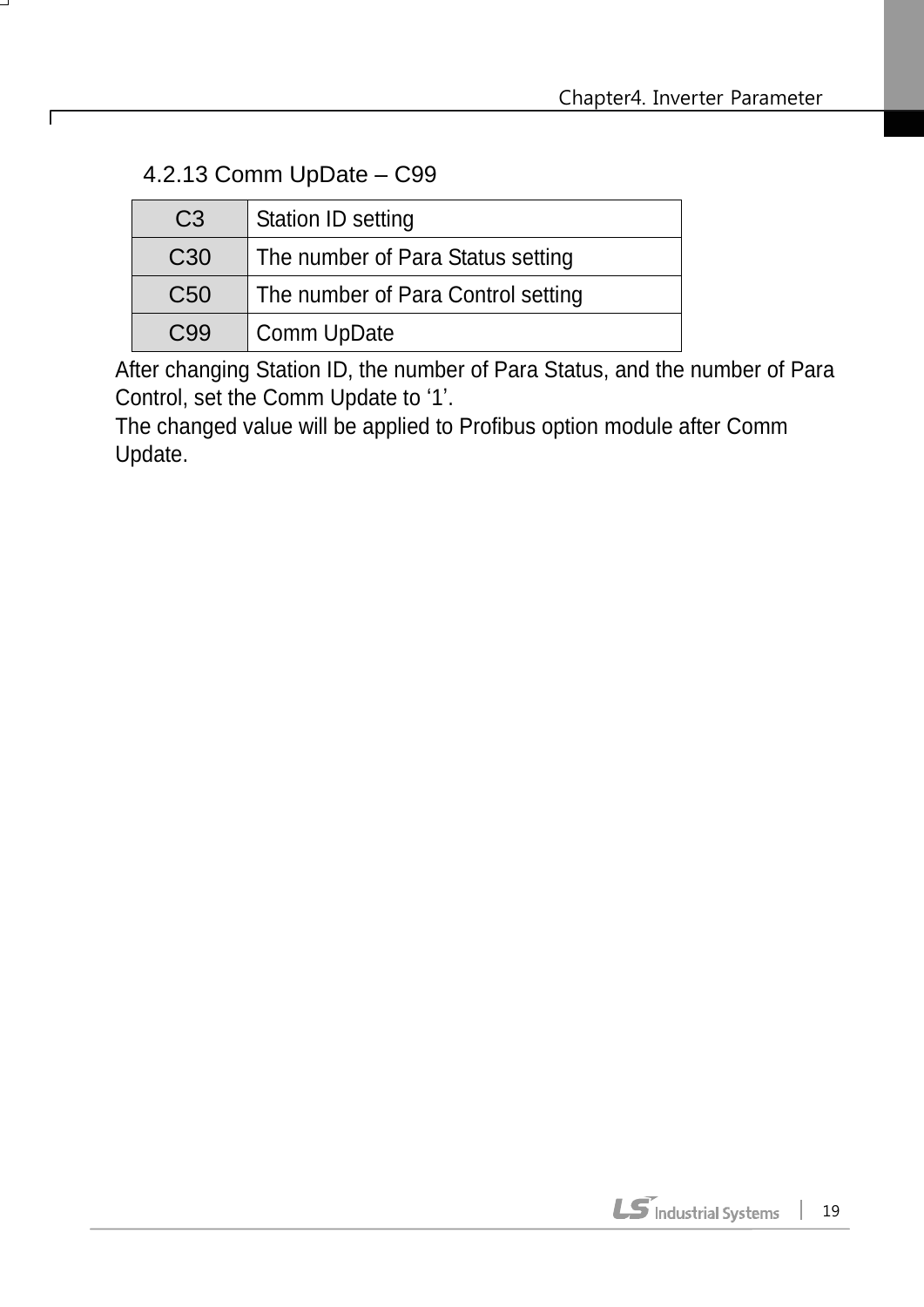## **Chapter 5. GSD File (Electronic Data Sheets)**

It contains the information of Profibus option module. The profibus configuration software needs GSD file. You can download GSD file from technical support in LSIS website. (http://eng.lsis.biz)

٦